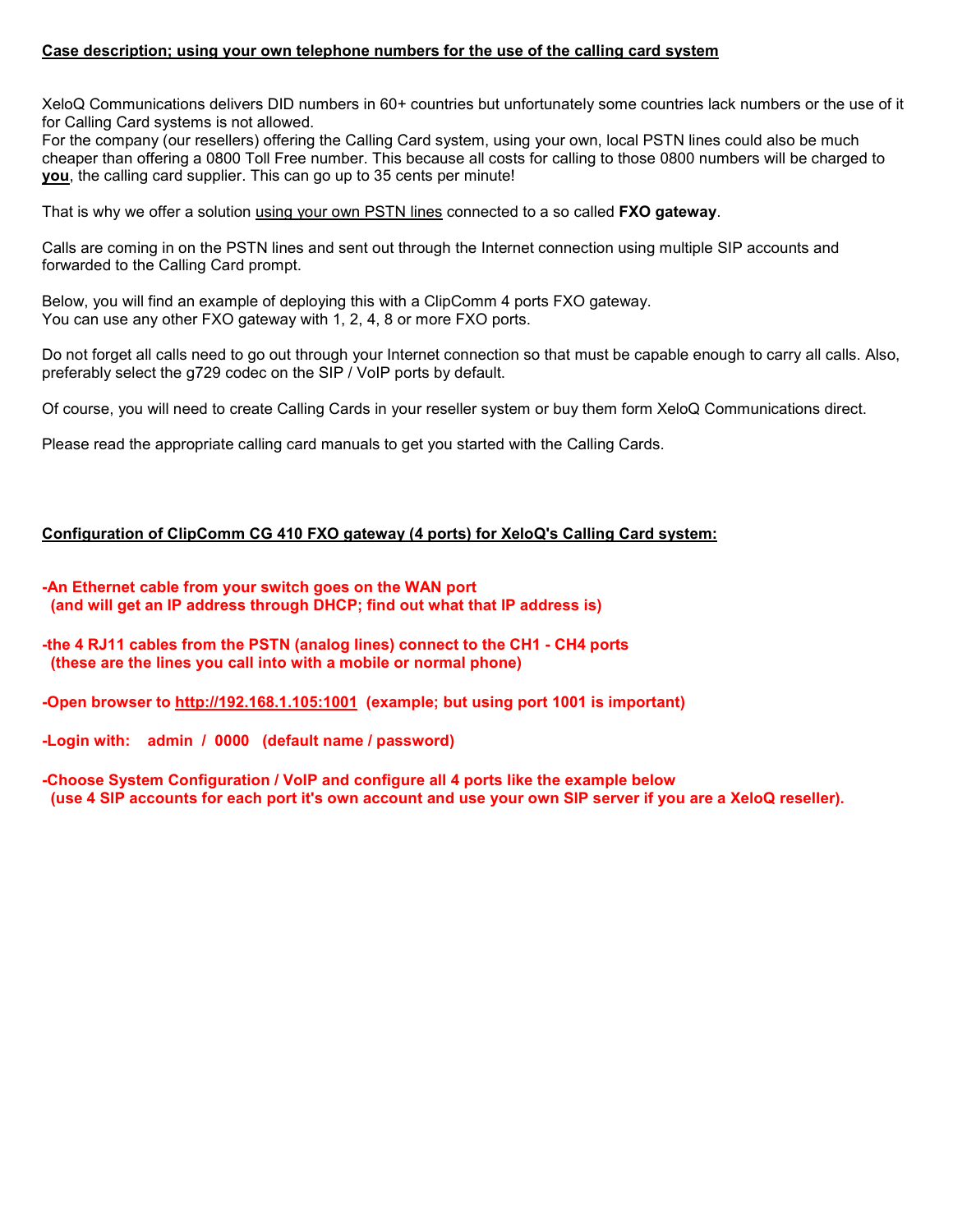**Getting Started** 

**System Information** 

• System Configuration Network VoIP Supplementary Function FXO Interface NAT Traversal

**Support** 

# **System Configuration / VoIP**

- SIP Server
- Server Registration
- Registrar Server(FQDN)
- Outbound Proxy(FQDN)

|  | sip.goandcall.com              |
|--|--------------------------------|
|  | $\odot$ enable $\odot$ disable |
|  | sip.goandcall.com:6060         |

sip.goandcall.com:6060

| <b>Channel</b>    | VoIP1      | VoIP2            | VoIP3            | VoIP4            |  |
|-------------------|------------|------------------|------------------|------------------|--|
| User ID           | 700206     | 700207           | 7x00000          | 7x00000          |  |
| Display Name      | XeloQ-FXO1 | FX <sub>O2</sub> | FXO <sub>3</sub> | FXO <sub>4</sub> |  |
| Authentication ID | 700206     | 700207           | 7x00000          | 7x00000          |  |
| Password          |            |                  |                  |                  |  |
| <b>RTP</b> Port   | 7080       | 7084             | 7088             | 7092             |  |

- Register Expires(sec)
- SIP Local Port
- Voice Codec
- DTMF Transmission
- Use VAD
- Use Echo Canceller
- Jitter Buffer Size(ms)
- \* Apply Changes

| 3600        |                                                             |  |
|-------------|-------------------------------------------------------------|--|
| 5060        |                                                             |  |
|             | G.729 Annex AB •                                            |  |
|             | C RFC2833 C INFO C Inband<br>$\circ$ enable $\circ$ disable |  |
| O<br>enable | $\circ$ disable                                             |  |
| 50          | $\sim 1000$                                                 |  |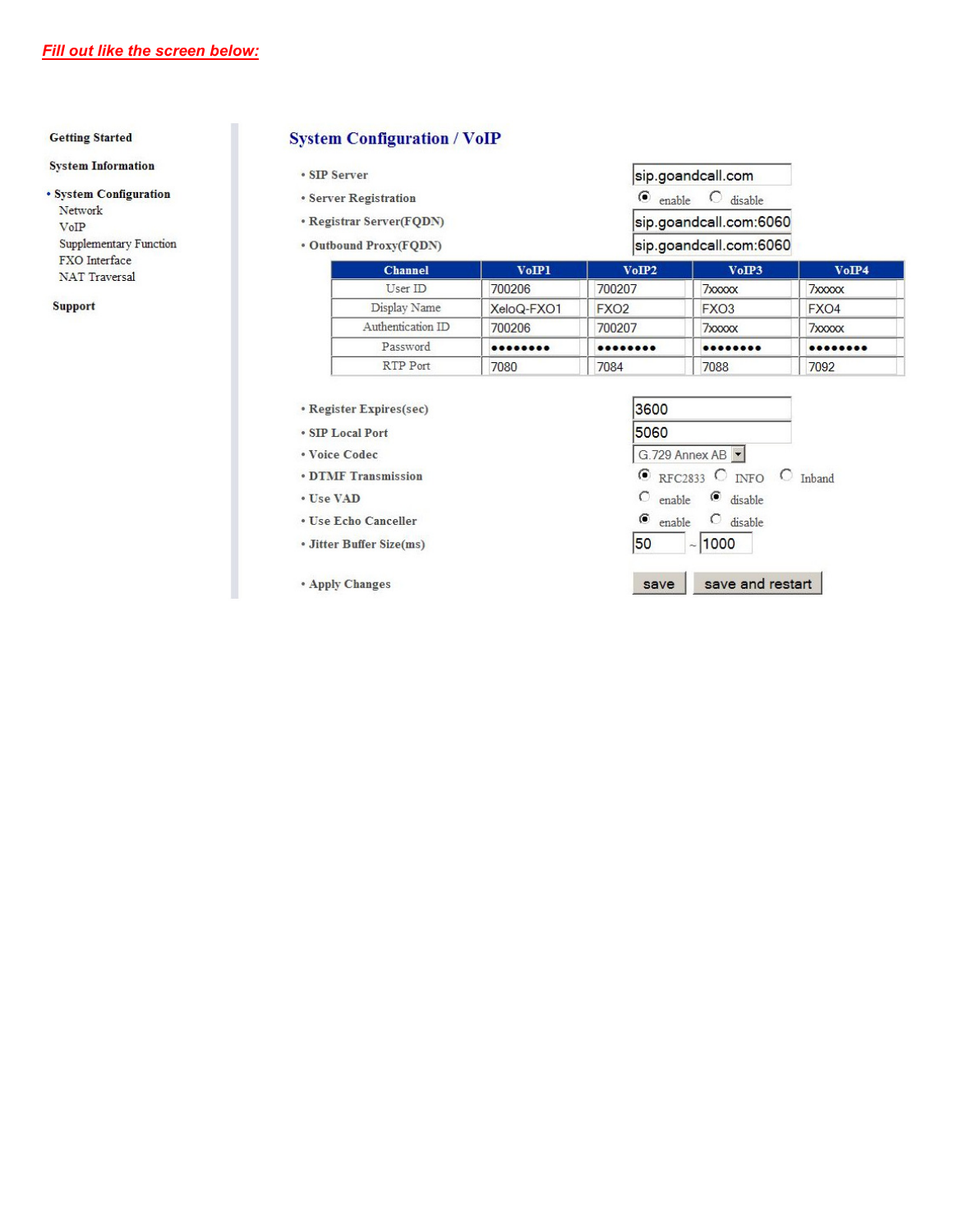### Setup for PSTN to VoIP forwarding: Ī

-Go to Supplementary Function:

# Only configure the Channel PSTN1 - PSTN 4 section; leave the Channel - VoIP1 - VoIP4 as it is.

Click to select 'immediately' at • FXO off-Hook on Call Forwarding to VoIP

### Fill out like the screen below:

#### **Getting Started**

**System Information** 

· System Configuration Network VoIP Supplementary Function FXO Interface NAT Traversal

**Support** 

### **System Configuration / Supplementary Function**

#### c<sup>o</sup> Incoming Call Processing Configuration

- FXO off-Hook on Call Forwarding to VoIP
- $\odot$  immediately  $\odot$  after VoIP user answers

| <b>Channel</b>                        | VoIP1 | VoIP2         | VoIP3         | VoIP4         |
|---------------------------------------|-------|---------------|---------------|---------------|
| 1-Stage FXO Gateway                   |       |               |               |               |
| 2-Stage FXO Gateway                   | G     | G             | Θ             | G             |
| Use FXO PIN Code                      |       |               |               |               |
| FXO PIN Code(4 digits)                | 0000  | 0000          | 0000          | 0000          |
| <b>Call Forwarding to VoIP</b>        |       |               |               |               |
| <b>Call Forwarding to PSTN</b>        | C     |               |               | C             |
| Unconditional<br>Forwarding Condition |       | Unconditional | Unconditional | Unconditional |
| Call Forwarding Number                |       |               |               |               |

| <b>Channel</b>                 | <b>PSTN1</b>  | PST <sub>N2</sub> | PSTN3         | PSTN4         |
|--------------------------------|---------------|-------------------|---------------|---------------|
| 2-Stage FXO Gateway            |               |                   |               |               |
| Use FXO PIN Code               |               |                   |               |               |
| FXO PIN Code(4 digits)         | 0000          | 0000              | 0000          | 0000          |
| <b>Call Forwarding to VoIP</b> | C             |                   | C             | C             |
| Forwarding Condition           | Unconditional | Unconditional     | Unconditional | Unconditional |
| Call Forwarding Number         | 909           | 909               | 909           | 909           |

• End of Call on PSTN Digits

. End of Call on PSTN Silence Detection



 $\bullet$  disable

-Leave the rest as default. This is enough to get the FXO gateway to work on the Calling Card system.